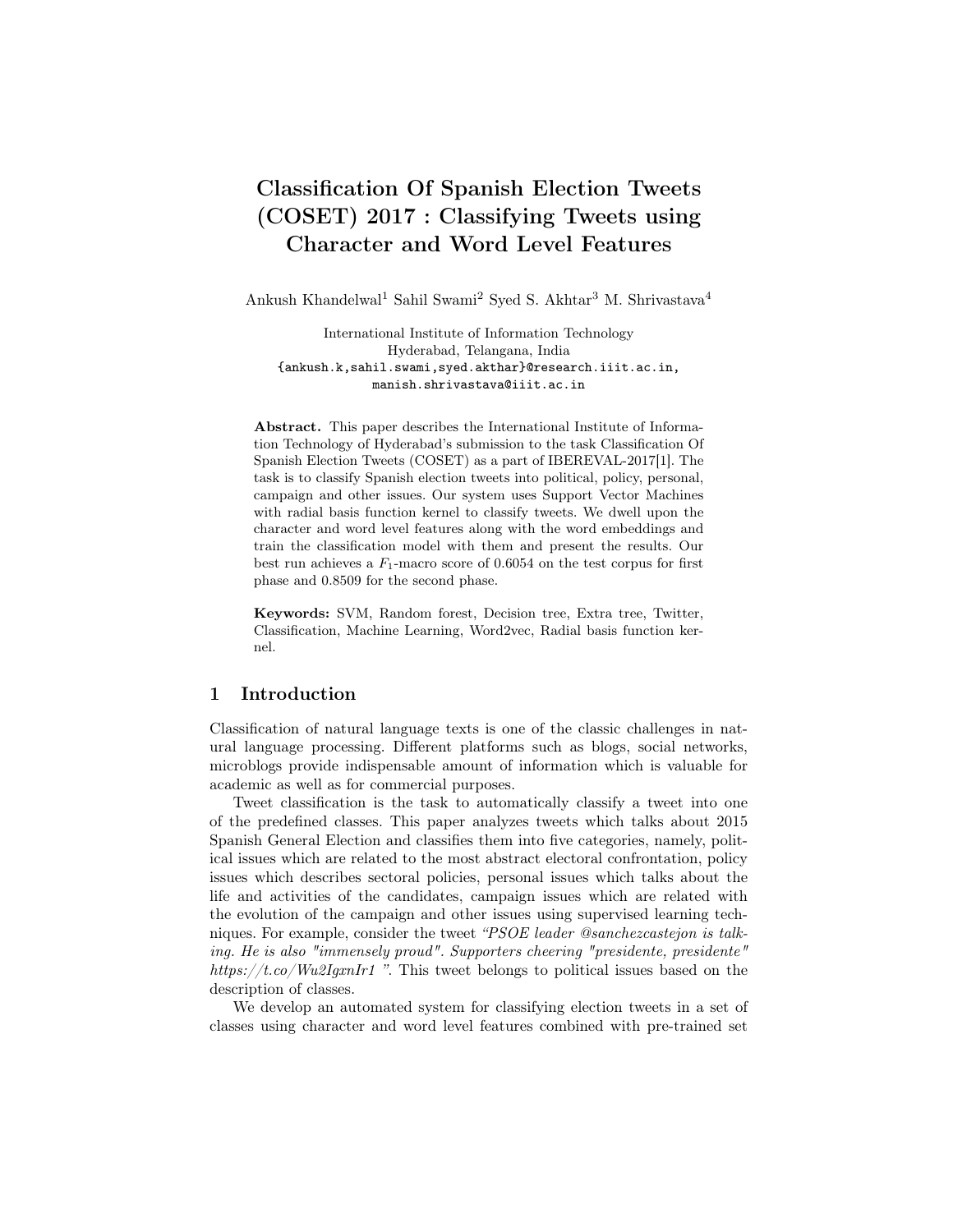of Spanish word embeddings[2]. We use character and word vectors as features by adopting bag of words approach and experiment with three classifiers, kernel Support Vector Machines (SVM), random forests and extra tree classifier. In this paper, we present a system classifying tweets which uses character and word level features and SVM with radial basis function kernel for classification.

Previous research in classification of tweets includes supervised polarity classification of tweets [3]. They have used a hybrid approach combining machine learning and natural language processing knowledge for identifying the polarity in tweets. They classified tweets into six classes determining the opinion in the tweets. [4] adopt a graph based approach to classify tweets in a predefined set of topics and attain 70% accuracy. [5] uses SVMs for text classification.

The structure of the paper is as follows, we begin by describing the corpus in Section 2, then we explain our system's architecture in Section 3 which talks about corpus pre-processing followed by feature extraction. In the next subsection, we describe the classification models and the results of the experiments conducted using character and word level features. In the last section, we conclude the paper followed by the scope of improvements and the bibliography.

## 2 Dataset

We use the corpus provided by the organizers of  $\textit{COSET 2017}[1]$ . In the corpus for the first phase, training data consists of 2242 tweets of Spanish General Election 2015 , 251 for development and 624 for testing and their distribution in five categories is shown in table 1. Each of the tweets in training and development is annotated with one of the five categories. The second phase consists of classifying approximately 16 million tweets using the best classification model from the first phase.

Table 1. The distribution of classes in training and development corpus

| corpus   | Political | Policy | Personal | Campaign | Other |
|----------|-----------|--------|----------|----------|-------|
| Training | 530       | 786    | 511      | 152      | 263   |
| Dev      | 57        | 88     | 71       |          | 25    |

# 3 System Architecture

#### 3.1 Pre-processing

First step consists of tokenization in which all the words in a tweet are separated using space as the delimiter and then converted to lower cases, following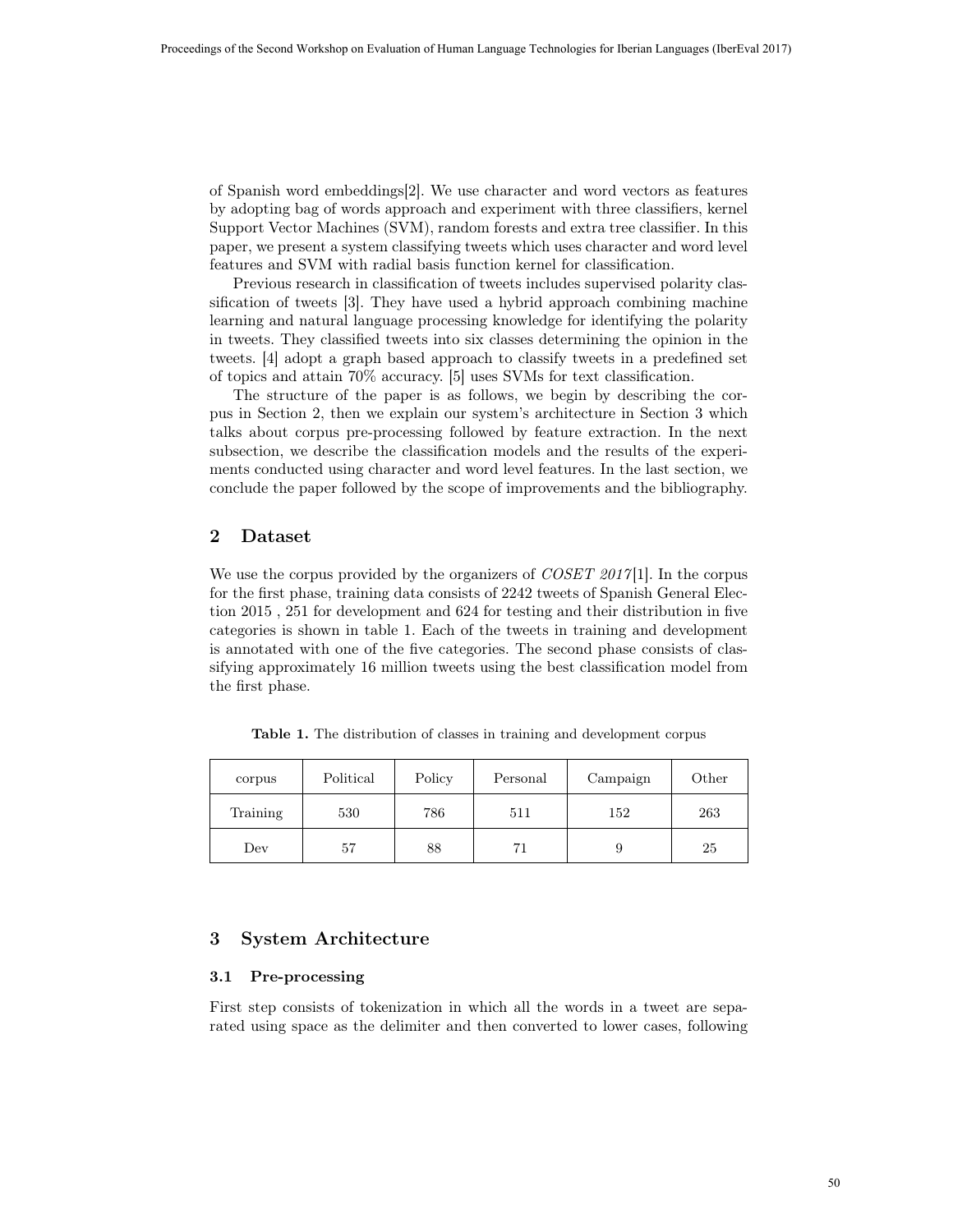by the removal of punctuation marks. The words starting with @ (mentions) and  $\#$  (hashtags) are kept same. After storing all the hashtags and mentions, we removed  $#$ ' symbol from all the hashtags and the word is decomposed using camel cases and underscore (\_), as most of the hashtags in training and test corpus either comprise of camel case format or combined with underscore. We segregated such words and added them to the tokenized tweet (Hashtag decomposition)[6]. For example,  $\# CarlosBarraGalán$  is decomposed to Carlos, Barra and Galan. If there are some outliers then we adopt the approach of recursively finding the words in the tweet [6]. Mentions and urls are converted to "MEN-TION" and "URL" and are stored in the tokenized tweet. In the next step, the Spanish stopwords are removed from the tweets and the tokens are reduced to the root form using Snowball [10] stemmer implemented in NLTK. Finally, tokenized tweets are stored along with their respective classes.

#### 3.2 Features

This subsection describe the features that we have used in our systems to build attribute vectors for training our classification models<sup>1</sup>.

Character N-grams Since the number of all existing n grams is very large, we downsample them using their frequency. We have taken only those n grams which occur at least ten times in the training corpus which reduces the size of the feature vector. The main advantage of this feature is that it is language independent and does not require any previous knowledge or pre-processing steps like tokenization, stemming and stop words removal.

Word N-grams We also take into account the word n grams where n varies from 1 to 3. Word n-grams have proven to be important features for text classification in previous researches [13]. In this case we take only those n-grams which occur at least ten time in the corpus.

Reference tokens for each class We identified the tokens which occurs for more than 60% in a class and occur more than five times in the corpus set and took them as a feature for the classification models [12]. We calculated the score for each token as

$$
Score(token) = max_{class\_label \in class 1/2/3/4/5} \frac{freq(token, class\_label)} freq(token)
$$

Only those tokens are taken as features for classification which have a score  $\geq 0.6$  and occur at least five times in the training corpus.

 $1$  All the thresholds mentioned have been decided after empirical fine tuning.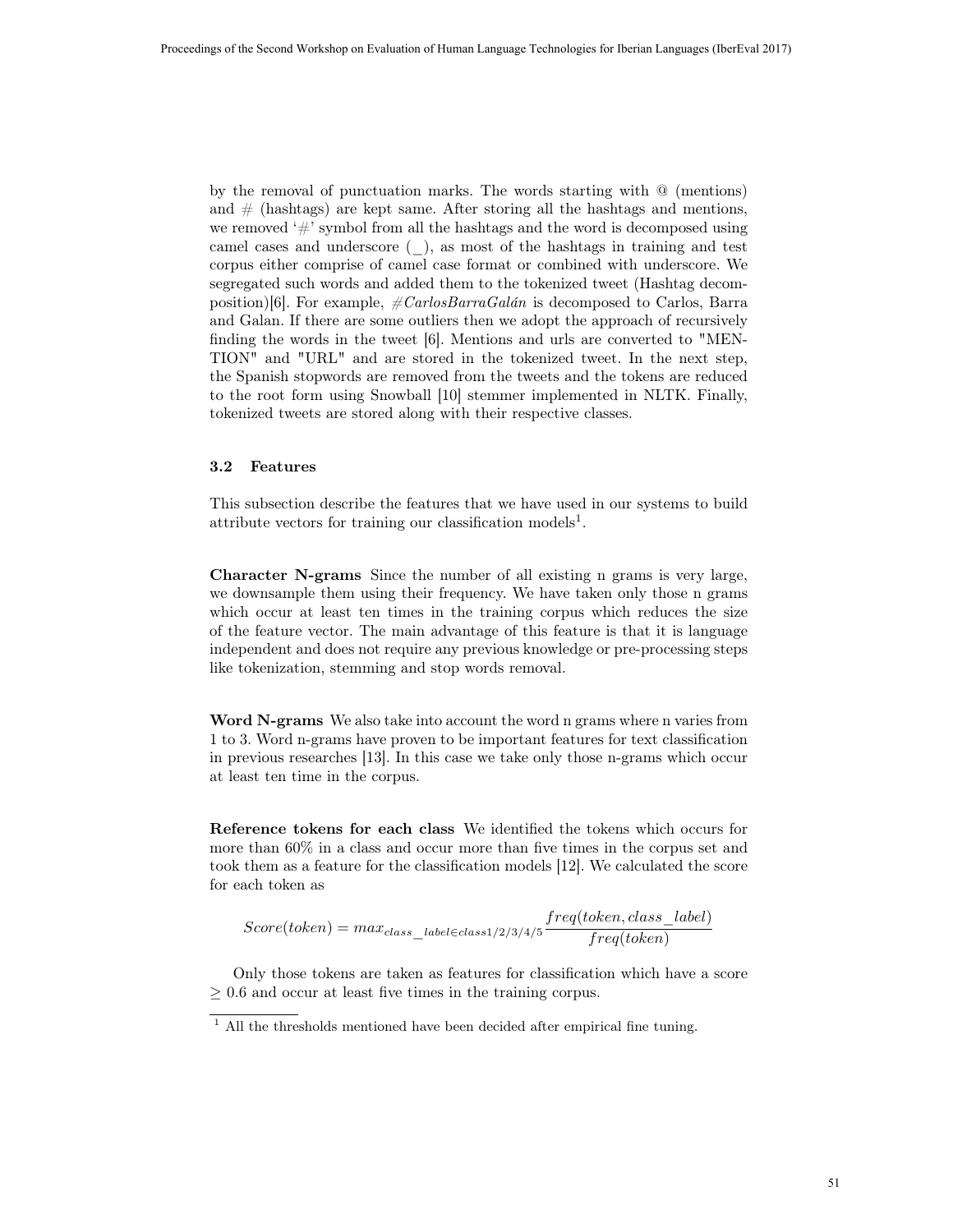#### 3.3 Word Embeddings

Next step of building feature vector involves augmenting the feature vector with pre-trained word2vec embeddings [2] of Spanish words [5]. There have been tremendous use of word embeddings in text classification [7][8]. To represent a tweet using the word embeddings provides by Word2vec model, we extract the embeddings for all the words in a tweet and take the mean of all the embeddings of the words in the tweet[9]. For example, if a tweet contains 10 words then we extract the embeddings of each of the ten words and take the average of all the ten embeddings. Then we append this representation to our feature vector to form the final training samples.

#### 3.4 Classification approach

We experiment with three different techniques for classification: Support Vector Machines (SVM), Random Forests and Extra Tree classifier. For training our classifiers on labelled tweets we have used python library Scikit-learn [11]. Since our representation produces a long feature vector, Support Vector Machine is used with rbf kernel as they are efficient with high dimensional corpus because their ability to learn is based on the margin with which they separate the corpus and independent of the dimensionality of feature space. Moreover, support vector machines have proven to be an efficient model for text classification and twitter sentiment analysis *(Pilaszy, 2005)*.

Random forests and extra tree classifiers are used because they are efficient with numerical feature vectors and their ability to reduce over fitting by training on feature subspaces. We perform grid search on every classifier for tuning the parameters.

#### 3.5 Results and Evaluation

Table 2 shows the results of the experiments conducted on development corpus for parameter tuning with different classification models :

| Feature            | Kernel SVM | Random Forest | Extra Tree |
|--------------------|------------|---------------|------------|
| Character N-grams  | 60.8       | 61.2          | 60         |
| Word N-grams       | 52.8       | 50.8          | 47.6       |
| Reference tokens   | 63.6       | 60.4          | 58.4       |
| Reference hashtags | 39.2       | 42            | 42.4       |
| <b>Mentions</b>    | 34.8       | 38            | 38.4       |
| All features       | 69.8       | 67            | 68         |

Table 2. Feature-wise accuracy (in  $\%$ ) for classification of Spanish tweets.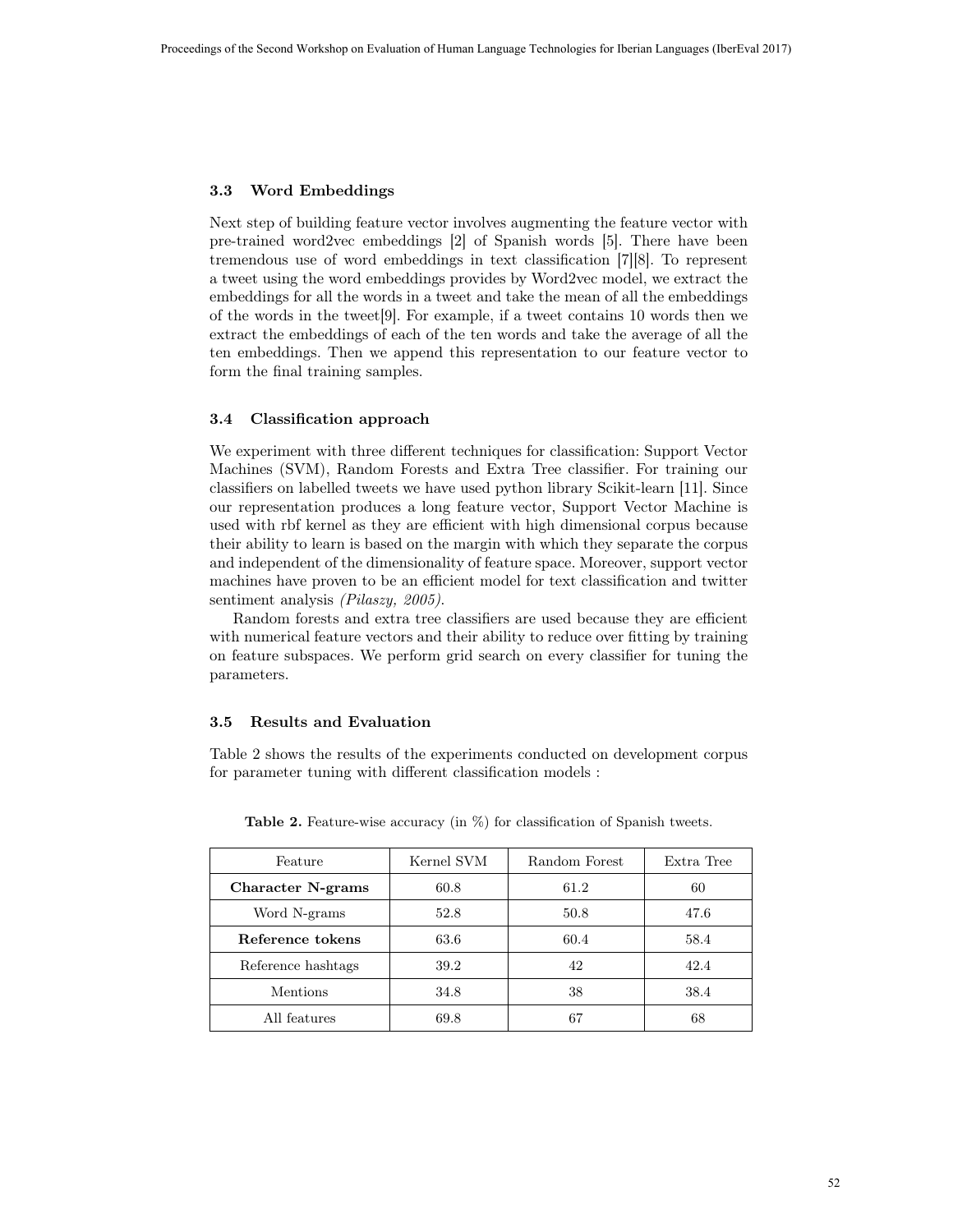For parameter tuning, maximum accuracy of 70% on development corpus is achieved by training kernel svm with character n-grams and reference tokens with word embeddings. For the evaluation of the systems,  $F_1$ -macro metric is used which calculates the score as follows:

$$
F_{1-macco} = \frac{1}{|L|} \sum_{l \in L} F_1(y_l, \hat{y}_l)
$$
\n
$$
F_1 = 2 \cdot \frac{precision \cdot recall}{precision + recall}
$$
\n
$$
precision = \frac{1}{|L|} \sum_{l \in L} Pr(y_l, \hat{y}_l)
$$
\n
$$
recall = \frac{1}{|L|} \sum_{l \in L} R(y_l, \hat{y}_l)
$$

Fig. 1.  $F_1$ -macro Metric

Our best system was able to achieve a  $F_1$ -macro score of 0.60 while the best performing model has  $0.64$ . In addition, our svm model achieves a  $F_1$ -macro score of 0.8506 on the corpus for second phase which consists of 16 million tweets which is further used by the COSET [1] for the making a large labelled corpus.

Kernel svm with character and word level features along with word embeddings achieves the best  $F_1$ -macro score amongst other runs submitted. Random forest classifier performs close to the baseline model having a score of 0.4435 only. Since the amount of training corpus available is small, random forest did not perform well on unseen corpus as it overfits the development corpus.

# 4 Conclusion and Future Work

In this task, we classify Spanish election tweets into a set of predefined classes using supervised classifiers by taking character and word level features. An important point to note is that character level features performs better than the word level for tweet classification in all our experiments. Taking words in the hashtag and augmenting word embeddings to the feature vector improves the accuracy of classification on development corpus. Our best model uses support vector machines with radial basis functions and achieve  $F_1$ -macro score of 0.6054 on test data for the first phase and 0.8509 for the second phase. Future work includes training the classifiers by incorporating a large corpus and taking features like POS tagging, NER etc. Moreover, several other supervised and unsupervised machine learning algorithms can used for classification.